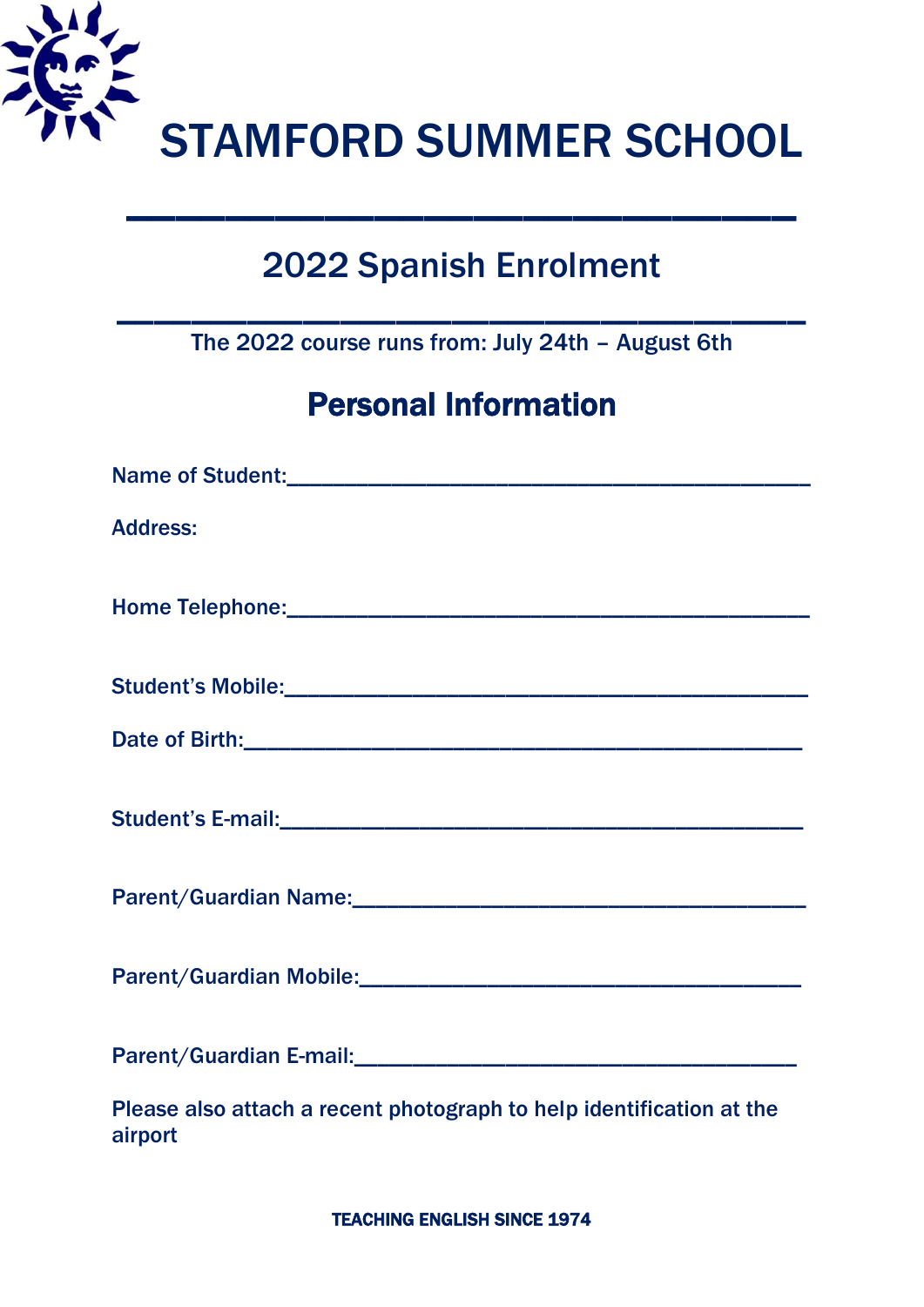

## Flight Details

Our Danish leader will be travelling on flights which will be communicated to you in due course so it can be booked in advance.

## Payment

Price: £1575 This includes: A leader to accompany you on your flight, UK airport transfers, full accommodation and board, excursions and tickets to all activities/events we attend.

Please send via bank transfer to: 'Stamford Summer School Ltd' Santander Bank – Please Reference your child's name BIC: ABBYGB2LXXX IBAN: GB70ABBY09012923960820 Address – Santander, 4 high Street, Stamford, PE9 2AL You will be sent confirmation of your child's place once funds have been received.

### **Cancellation**

If you have to cancel your booking for any reason, the cancellation fee is £300

#### **Insurance**

It is obligatory for parents, or their agents, to take out a holiday insurance which covers pupils against any loss of property, luggage going astray, accidental damage, theft, injury, illness, medical and dental treatment, repatriation, and cancellations, as a result of Covid-19 or otherwise, should it be necessary for any reason.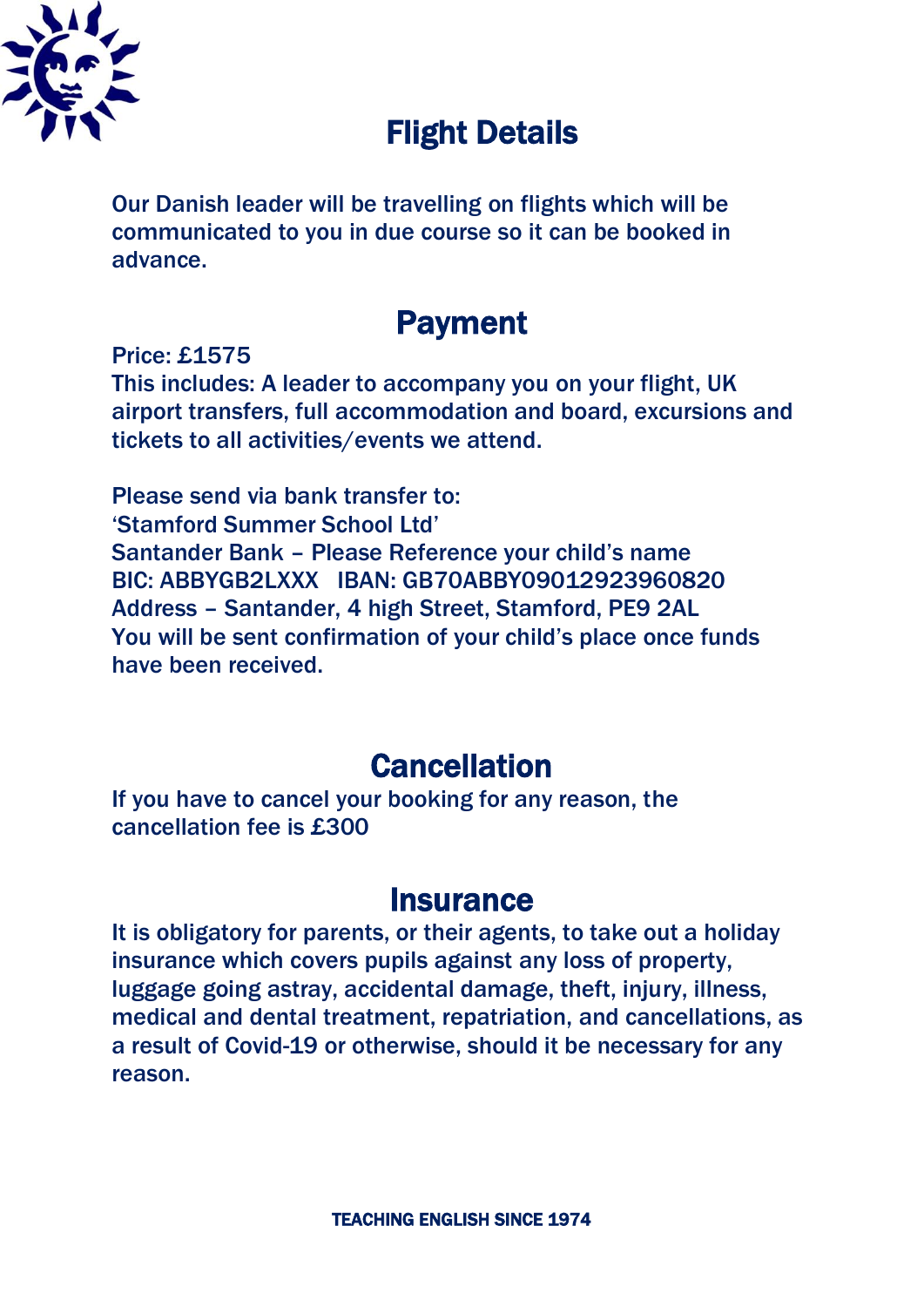

#### Other terms and conditions

- 1. Those attending Stamford Summer School must comply with the directions given to them and abide by the rules of the school. We reserve the right to require the immediate removal of any child whose behaviour is inimical to the general interest and welfare of the school. In such circumstances there will be no refund of fees, and any additional cost incurred will be passed on to parent or guardian for settlement.
- 2. We accept children on the assumption that they are in good health. We do not accept responsibility for the loss of, or damage to property belonging to the participants attending the school. We do not accept responsibility for any loss due to delays or changes in public transport, weather, quarantine, sickness, strike, riot, or any other cause. We do not accept any responsibility for any injury or loss of life to any participant, however caused.
- 3. The programme details, together with the main brochure of which they form a part, have been published in good faith. Should outside factors necessitate our making changes to any aspects of the programme, we reserve the right to do so
- 4. These conditions, together with the published programme details, form the basis of any contract between parents/guardian and the school, which contract is subject to the laws of England.
- 5. I will make the Summer School aware of any pre-existing medical conditions and any allergies the participant has or may have.

For further information please contact:

Andrea Casillas – andreaheca96@hotmail.com